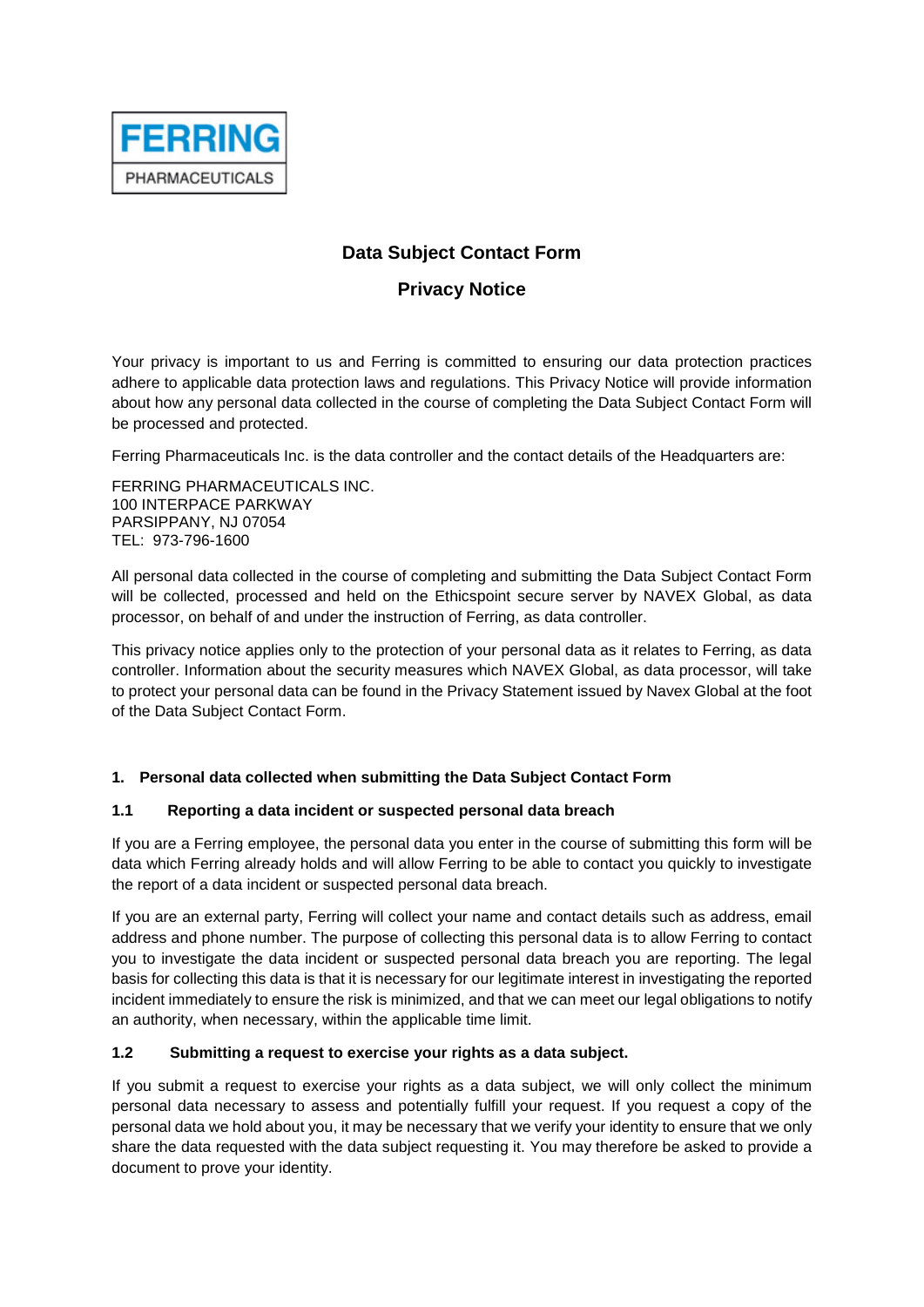Photographs on this ID document may be redacted to minimize the personal data collected for this purpose. The personal data we collect is proportionate to the purpose of verifying your identity and shall be retained no longer than is necessary to confirm your identity, therefore ensuring any personal data released is provided to the correct individual. The legal basis for collecting this data is the legitimate interest Ferring has in ensuring we only release personal data to the data subject concerned.

## **1.3 Submitting a general inquiry to the Data Protection Officer.**

Any personal data you enter into the Data Subject Contact Form in relation to contacting the Global Data Protection Officer with a general inquiry, will be used only for the purpose of responding to your inquiry. The legal basis for this is the legitimate interest in ensuring that the Global Data Protection Officer is accessible and able to communicate with data subjects who have enquiries.

# **2. Retention of personal data**

# **2.1 Reporting a data incident or suspected personal data breach**

Personal data submitted in the course of reporting a data incident or suspected personal data breach will be retained a) for however long is needed to investigate and assess the reported event or b) for as long as needed or permitted in light of the purpose(s) for which the data were obtained, whichever is sooner. We are required to document data incidents, and records will be kept in a confidential and secure location on the Ethicspoint server. These records will be kept for as long as required for the purposes of recording and documenting data incidents or personal data breaches. This may vary depending on local legal requirements. If no longer required, the records will be destroyed or anonymized.

## **2.2 Submitting a request to exercise your rights as a data subject.**

Personal data submitted in relation to exercising your rights as a data subject will be retained for as long as necessary to assess and potentially fulfill your request. This includes the copy of identification you may have provided to confirm your identity. Any copy of identification provided will be retained for the minimum period necessary to ensure we have verified the identity of any person requesting a copy of their personal data. This shall be a period as minimal as possible, or as otherwise specified by local law or applicable statute, but no more than a maximum of 120 days. The method of deletion will be to instruct NAVEX Global to permanently delete this information from their server.

### **2.3 Submitting a general inquiry to the Global Data Protection Officer.**

Personal data submitted in the course of submitting a general inquiry to the Global Data Protection Officer will be retained for up to a maximum of two years, unless a) local law or applicable statute otherwise mandates or b) the submission contains information which may be required for legal obligations. The method of deletion will be to instruct Navex Global to delete this information from the Ethicspoint system.

### **3. Cookies**

The Data Subject Contact Form is hosted on the Ethicspoint system provided by NAVEX Global. For further information on cookies please consult the Privacy Statement issued by NAVEX Global located at the foot of the Data Subject Contact Form.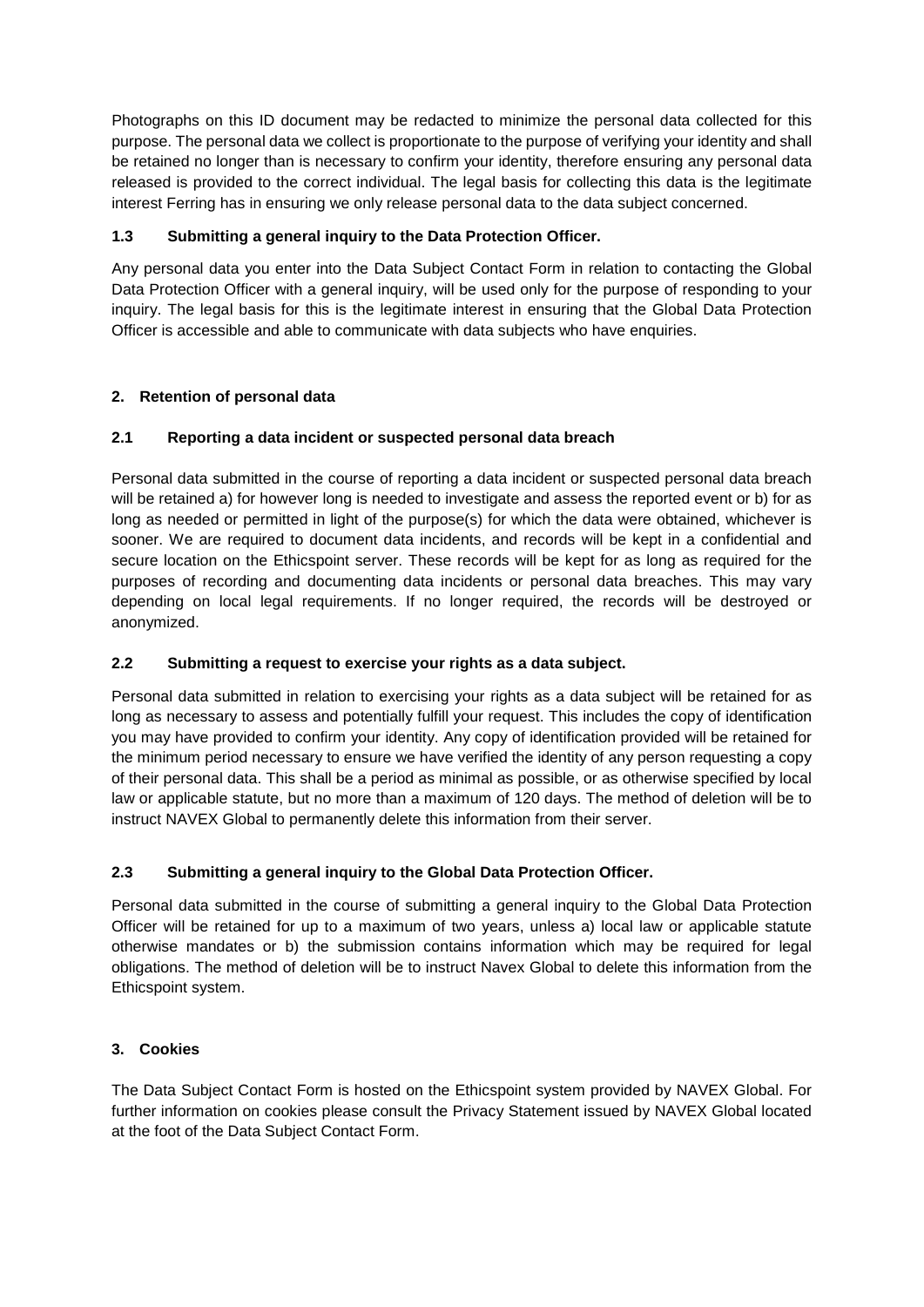### **4. Your rights**

If, and when we collect, hold and process your personal data, you will be afforded specific rights as a data subject under applicable data protection laws. These rights are not absolute and may be subject to a number of conditions and/or exemptions. Ferring will give effect to the following rights in accordance with the General Data Protection Regulation (GDPR).

- Right to access and rectification: *the right to request a copy of the information we hold about you, as well as the right to request the correction of the personal data we hold if it is inaccurate.*
- Right to erasure and restriction of processing: *the right to request the erasure of your personal data or for the restriction of processing your personal data. These rights are limited and will apply only in certain circumstances and where no exemptions apply.*
- Right to data portability: *the right to request a copy of the personal data we hold, as well as the right to request this data to be transferred to another controller. This right is subject to certain conditions and may not apply, for example, if not permitted for reasons of public interest, or is not technically feasible.*
- Right to object: *the right to object to the processing of your personal data. If the data is processed for reasons of public interest, scientific or statistical purposes, you may still object and it will be our responsibility to demonstrate the legitimacy of processing the data.* You also have the right to contact or lodge a complaint with your local data protection supervisory authority.

If you would like to submit a request in relation to a data subject right, please use the Data Subject Contact Form and select the appropriate option. This will ensure Ferring has the information required to assess your request, and if eligible, take the necessary steps to fulfill it.

#### **5. How Ferring may transfer or share your personal data**

The personal data submitted in the course of completing a Data Subject Contact Form may be made available to designated individuals, if necessary, to facilitate investigation or minimize risk related to a report of a data incident, or personal data breach, or in relation to a request from a data subject in relation to their rights. In this case the designated person will be given access to the specific case via access to Ethicspoint. The data will remain on the secure Ethicspoint server at all times. However, the allocated person may use the data if required in relation to their participation in the case.

In this case, the personal data may be transferred to another Ferring entity, in another country. If required, any such transfers will be safeguarded by internal international data transfer agreements, to ensure that your personal data is protected in accordance with the applicable data protection laws and that it is done so pursuant to appropriate safeguards necessary to ensure an adequate level of protection in accordance with this Privacy Notice.

We have entered into agreements with NAVEX Global to ensure that your data remains protected when it is handled by NAVEX Global and its affiliates. NAVEX Global has self-certified under the EU-U.S. Privacy Shield to ensure that adequate safeguards are adduced with respect to the protection of privacy and fundamental rights and freedoms of individuals located in the European Economic Area and Switzerland for the transfer of any personal data to NAVEX Global.

Ferring may, in certain circumstances, share your personal data with third parties other than NAVEX Global if necessary. Ferring will only disclose personal data about you to a third party in the following circumstances:

• Relevant consent has been provided by you